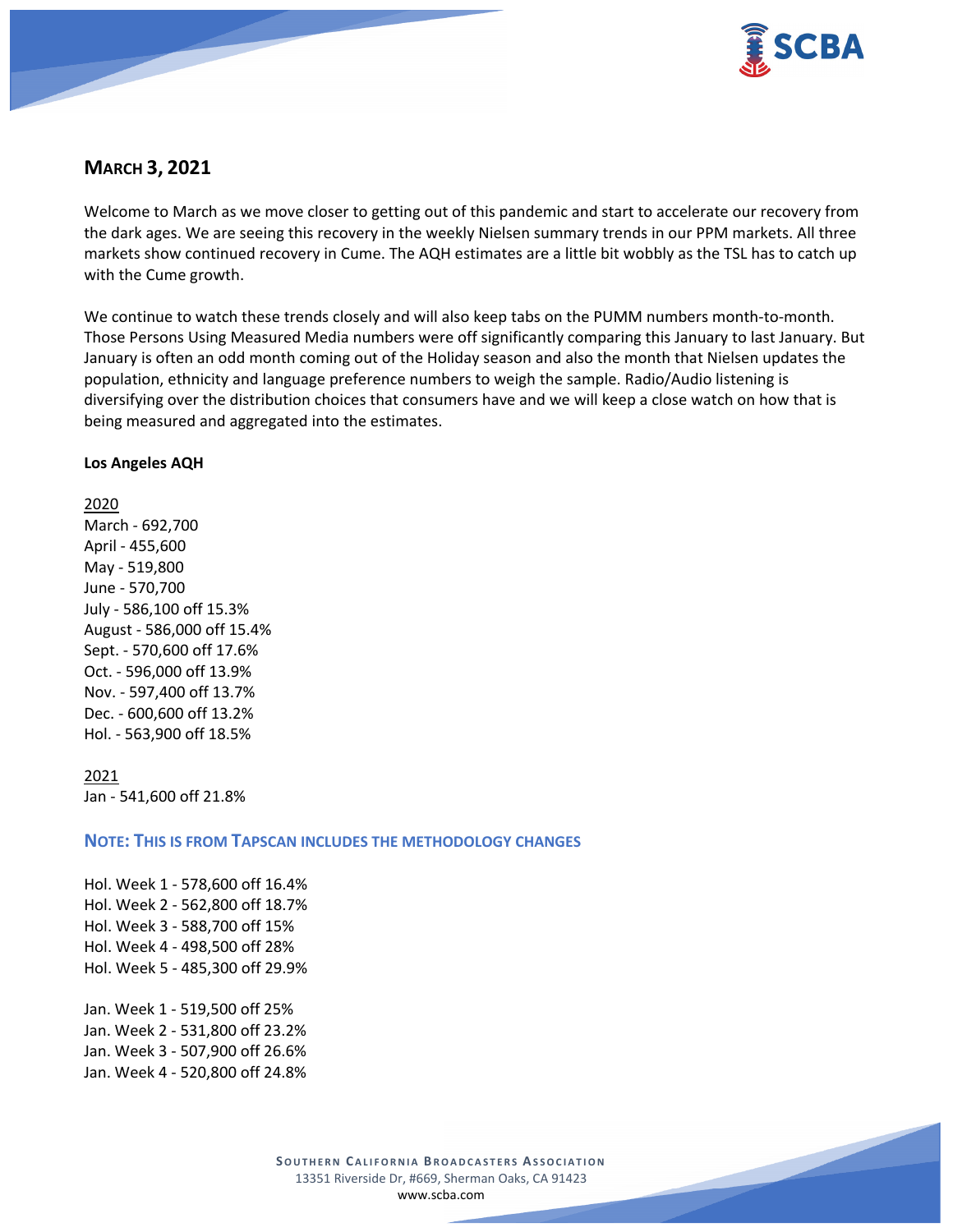

Feb. Week 1 - 551,800 off 20.3% Feb. Week 2 - 546,300 off 21.1%

**NOTE: THE NOVEMBER AND LATER AQH WEEKLIES ABOVE ARE FROM PPM ANALYSIS TOOL AND DO NOT REFLECT THE METHODOLOGY CHANGES. THIS WILL CHANGE IN JANUARY.**

#### **Los Angeles Cume**

2020

March - 10,611,300 April - 9,080,100 May - 9,572,200 June - 9,941,100 July - 10,089,600 off 4.9% August - 10,029,800 off 5.4% Sept. - 9,999,500 off 5.7% Oct. - 10,055,100 off 5.2% Nov. - 10,133,900 off 4.4% Dec. - 9,955,600 off 6.1% Hol. - 9,936,300 off 6.3%

#### 2021

Jan. - 9,587,700 off 9.6%

Hol. Week 1 - 10,013,700 off 5.6% Hol. Week 2 - 9,887,200 off 6.8% Hol. Week 3 - 10,153,500 off 4.3% Hol. Week 4 - 10,055,800 off 5.2% Hol. Week 5 - 9,571,400 off 9.7%

Jan. Week 1 - 9,541,700 off 10% Jan. Week 2 - 9,560,000 off 9.9% Jan. Week 3 - 9,558,400 off 9.9% Jan. Week 4- 9,690,700 off 8.6%

Feb. Week 1 - 9,660,500 off 8.9% Feb. Week 2 - 9,776,500 off 7.8%

#### **Riverside/San Bernardino AQH**

2020 March - 128,900 April - 96,200 May - 105,000 June - 115,100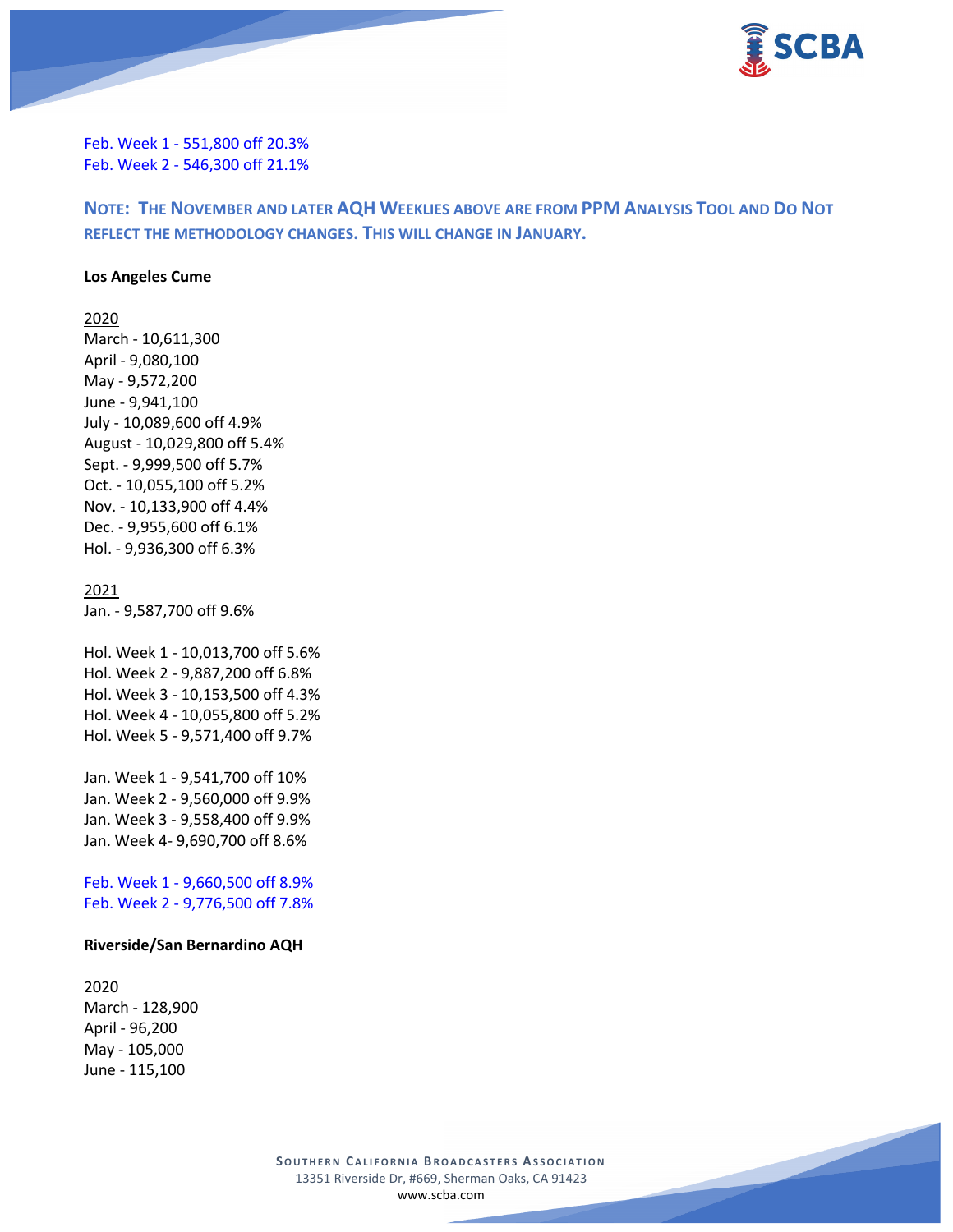

July - 108,600 off 15.7%

August - 109,400 off 15.1% Sept. - 102,100 off 20.7% Oct. - 106,000 off 17.7% Nov. - 105,600 off 18% Dec.- 108,200 off 16% Hol. - 95,600 off 25.8%

2021 Jan. - 91,500 off 29%

**NOTE: THIS IS FROM TAPSCAN AND INCLUDES THE METHODOLOGY CHANGES.** 

Hol. Week 1 - 98,200 off 23.8% Hol. Week 2 - 97,800 off 24.1% Hol. Week 3 - 100,500 off 22% Hol. Week 4 - 82,500 off 35.9% Hol. Week 5- 84,700 off 34.2%

Jan. Week 1 - 88,900 off 31% Jan. Week 2 - 86,400 off 32.9% Jan. Week 3 - 85,800 off 33.4% Jan. Week 4 - 95,100 off 26.2%

Feb. Week 1 - 97,700 off 24.2% Feb. Week 2 - 98,000 off 23.9%

**NOTE: THE NOVEMBER AND LATER AQH WEEKLIES ABOVE ARE FROM PPM ANALYSIS TOOL AND DO NOT REFLECT THE METHODOLOGY CHANGES. THIS WILL CHANGE IN JANUARY.**

#### **Riverside/San Bernardino Cume**

2020 March - 2,012,400 April - 1,727,400 May - 1,846,500 June - 1,924,800 July - 1,968,100 off 2.2% August - 1,948,500 off 3.1% Sept. - 1,909,800 off 5% Oct. - 1,891,200 off 6% Nov. - 1,901,700 off 5.5% Dec. - 1,920,900 off 4.5% Hol. - 1,866,700 off 7.2%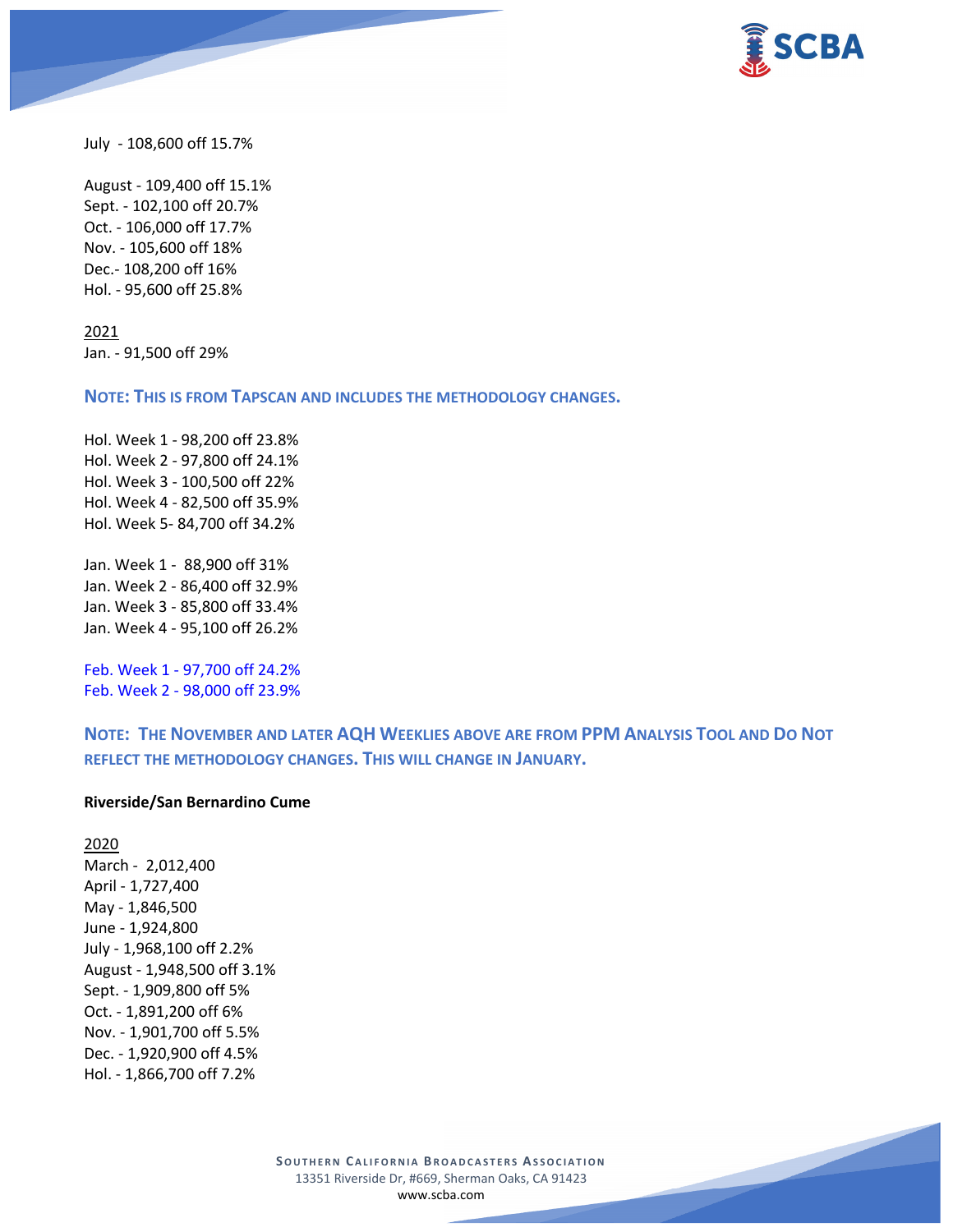

2021 Jan. - 1,824,500 off 9.3%

Hol. Week 1 - 1,886,700 off 6.2% Hol. Week 2 - 1,870,000 off 7% Hol. Week 3 - 1,895,100 off 5.8% Hol. Week 4 - 1,854,600 off 7.8% Hol. Week 5 - 1,827,000 off 9.2%

Jan. Week 1 - 1,831,600 off 8.9% Jan. Week 2 - 1,792,800 off 10.9% Jan. Week 3 - 1,790,600 off 11% Jan. Week 4 - 1,882,900 off 6.4%

Feb. Week 1 - 1,921,500 off 4.5% Feb. Week 2 - 1,930,300 off 4%

#### **San Diego AQH**

2020 March - 142,700 April - 98,000 May - 109,400 June - 120,100 July - 126,000 August - 128,500 (off 10%) Sept. - 125,000 (off 12.4%) Oct. - 126,800 (off 11.1%) Nov. - 129,300 (off 9.4%) Dec. - 124,500 (off 12.8%) Hol. - 119,700 (off 16.11%)

2021

Jan. - 114,200 (off 19.97%)

**NOTE: THIS IS FROM TAPSCAN AND INCLUDES THE METHODOLOGY CHANGES** 

Hol. Week 1 - 120,300 off 15.7% Hol. Week 2 - 120,500 off 15.5% Hol. Week 3 - 122,400 off 14.2% Hol. Week 4 - 100,700 off 29.4% Hol. Week 5 - 109,900 off 23.0%

> **SOUTHERN CALIFORNIA BROADCASTERS ASSOCIATION** 13351 Riverside Dr, #669, Sherman Oaks, CA 91423 [www.scba.com](http://www.scba.com/)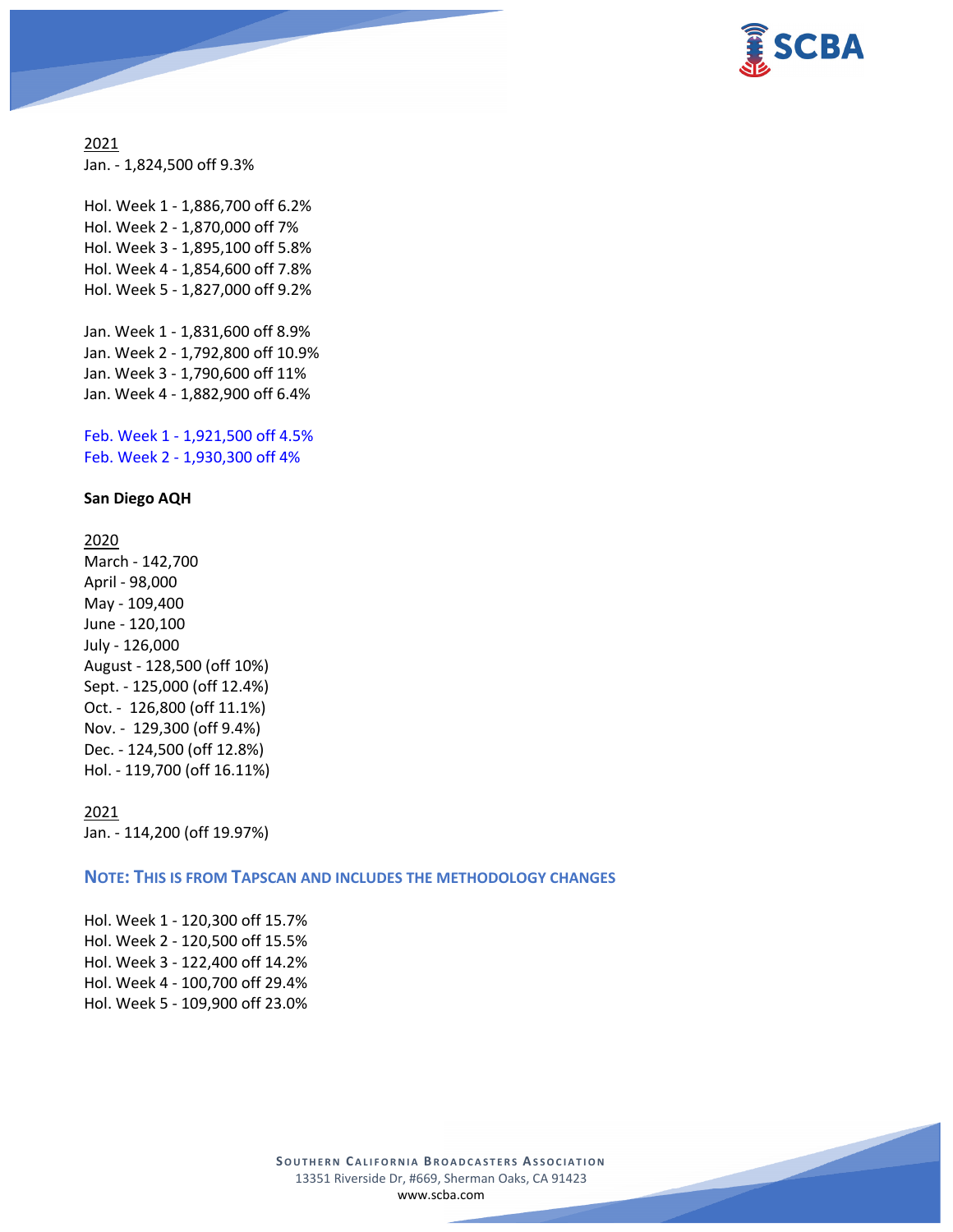

Jan. Week 1 - 112,300 off 21.3% Jan. Week 2 - 111,500 off 21.9% Jan. Week 3 - 105,200 off 26.3% Jan. Week 4 - 112,100 off 21.4%

Feb. Week 1 - 114,800 off 19.6% Feb. Week 2 - 111,800 off 21.7%

**NOTE: THE NOVEMBER AND LATER AQH WEEKLIES ABOVE ARE FROM PPM ANALYSIS TOOL AND DO NOT REFLECT THE METHODOLOGY CHANGES. THIS WILL CHANGE IN JANUARY.**

#### **San Diego Cume**

2020 March - 2,549,000 April - 2,133,900 May - 2,303,400 June - 2,408,600 July - 2,438,900 August - 2,418,400 (off 5.1% from March) Sept. - 2,382,700 (off 6.5%) Oct. - 2,398,000 (off 5.9%) Nov. - 2,361,900 (off 7.3%) Dec. - 2,388,500 (off 6.3%) Hol. - 2,344,600 (off 8.0%)

#### 2021

Jan. - 2,287,800 (off 10.2%)

Hol. Week 1 - 2,414,800 (off 5.3%) Hol. Week 2 - 2,375,900 ( off 6.7%) Hol. Week 3 - 2,387,800 (off 6.3%) Hol. Week 4 - 2,311,800 (off 9.3%) Hol, Week 5 - 2,232,700 (off 12.4%)

Jan. Week 1 - 2,377,200 (off 6.7%) Jan. Week 2 - 2,296,200 (off 9.9%) Jan. Week 3 - 2,163,800 (off 15.1%) Jan. Week 4 - 2,313,900 (off 9.2%)

Feb. Week 1 - 2,242,900 (off 12.0%) Feb. Week 2 - 2,342,600 (off 8.1%)

This week's curated list of resources and articles is like a box of chocolates...except in this case you can tell exactly what you are going to get when you open it! So make several tasty choices and feed your brain, not your waistline:

> **SOUTHERN CALIFORNIA BROADCASTERS ASSOCIATION** 13351 Riverside Dr, #669, Sherman Oaks, CA 91423 [www.scba.com](http://www.scba.com/)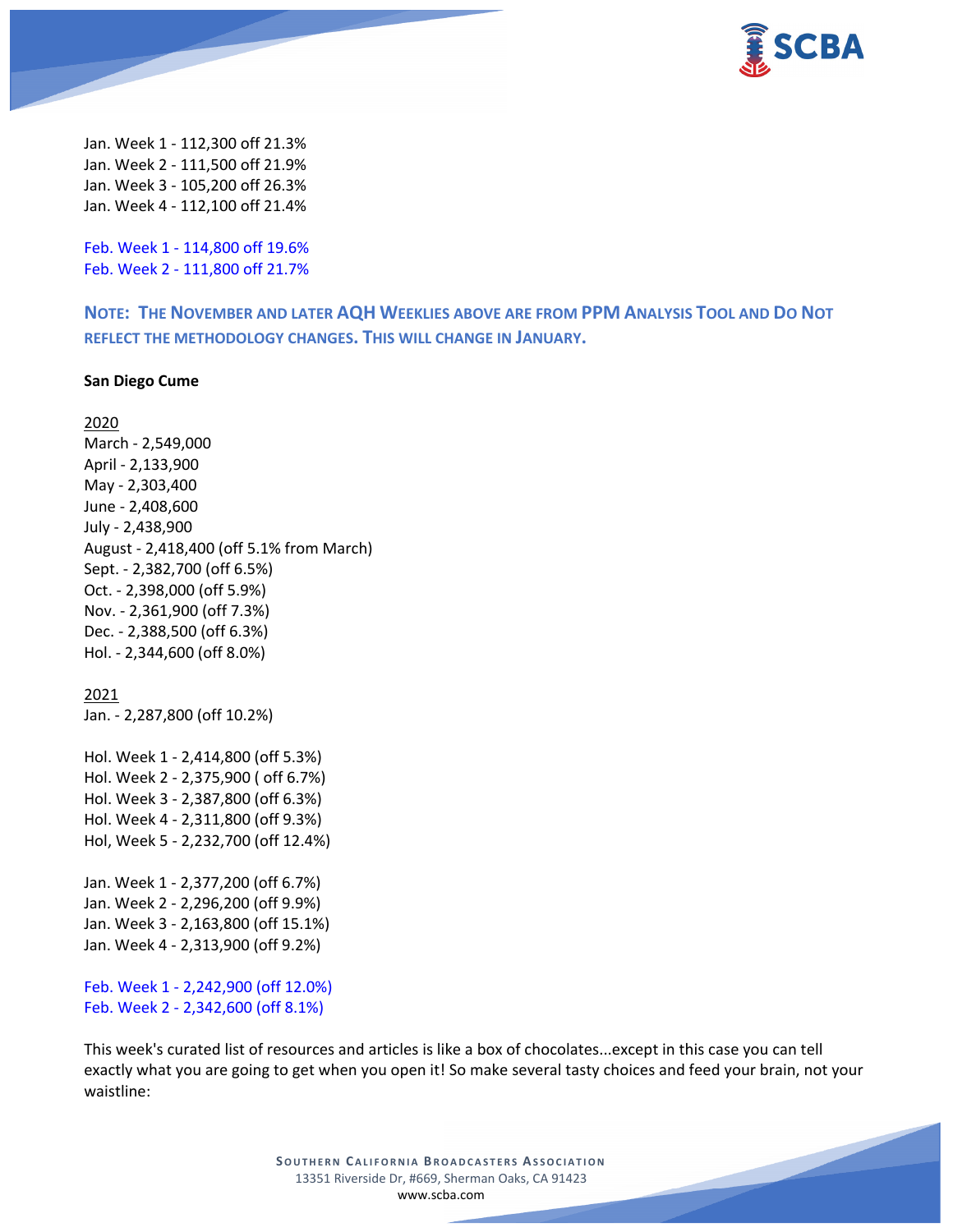

# **RESOURCES AND ARTICLES OF INTEREST TO SALES AND ADVERTISERS:**

**The 2021 Mindset of Radio Advertisers**

Borrell Associates February 25, 2021

# **ATTACHMENT: [2021 Mindset of Radio Advertisers](https://scba.com/execsum_borrell_radiobuyers_feb_25_2021/)**

#### **Improving Sales Performance | Media Sales Report | Sales Training and Development**

The Center for Sales Strategy March 3, 2021 [https://blog.thecenterforsalesstrategy.com/improving-sales-performance-media-sales-report-sales-training](https://blog.thecenterforsalesstrategy.com/improving-sales-performance-media-sales-report-sales-training-and-development?utm_campaign=subscriber&utm_medium=email&_hsmi=113929167&_hsenc=p2ANqtz-9wsPkzVlNIabqV8XRiCbZ_JAvUOtxZjxyJvfr2JuLw-g0k2fnH2NSI0dkxfIExva1138gbai2cMvOxTRkmRXy9mCtqHQ&utm_content=113929167&utm_source=hs_email)[and-development?utm\\_campaign=subscriber&utm\\_medium=email&\\_hsmi=113929167&\\_hsenc=p2ANqtz-](https://blog.thecenterforsalesstrategy.com/improving-sales-performance-media-sales-report-sales-training-and-development?utm_campaign=subscriber&utm_medium=email&_hsmi=113929167&_hsenc=p2ANqtz-9wsPkzVlNIabqV8XRiCbZ_JAvUOtxZjxyJvfr2JuLw-g0k2fnH2NSI0dkxfIExva1138gbai2cMvOxTRkmRXy9mCtqHQ&utm_content=113929167&utm_source=hs_email)[9wsPkzVlNIabqV8XRiCbZ\\_JAvUOtxZjxyJvfr2JuLw-](https://blog.thecenterforsalesstrategy.com/improving-sales-performance-media-sales-report-sales-training-and-development?utm_campaign=subscriber&utm_medium=email&_hsmi=113929167&_hsenc=p2ANqtz-9wsPkzVlNIabqV8XRiCbZ_JAvUOtxZjxyJvfr2JuLw-g0k2fnH2NSI0dkxfIExva1138gbai2cMvOxTRkmRXy9mCtqHQ&utm_content=113929167&utm_source=hs_email)

[g0k2fnH2NSI0dkxfIExva1138gbai2cMvOxTRkmRXy9mCtqHQ&utm\\_content=113929167&utm\\_source=hs\\_email](https://blog.thecenterforsalesstrategy.com/improving-sales-performance-media-sales-report-sales-training-and-development?utm_campaign=subscriber&utm_medium=email&_hsmi=113929167&_hsenc=p2ANqtz-9wsPkzVlNIabqV8XRiCbZ_JAvUOtxZjxyJvfr2JuLw-g0k2fnH2NSI0dkxfIExva1138gbai2cMvOxTRkmRXy9mCtqHQ&utm_content=113929167&utm_source=hs_email)

**ATTACHMENT: [The 2020 Media Sales Report](https://scba.com/the-2020-media-sales-report-2/)**

# **Radio Reaches More Consumers With Spending Power, Study Shows.**

Inside Radio (Nielsen) March 3, 2021 [http://www.insideradio.com/free/radio-reaches-more-consumers-with-spending-power-study](http://www.insideradio.com/free/radio-reaches-more-consumers-with-spending-power-study-shows/article_ba4eb0b6-7bfe-11eb-9296-4b7ce18faa30.html)[shows/article\\_ba4eb0b6-7bfe-11eb-9296-4b7ce18faa30.html](http://www.insideradio.com/free/radio-reaches-more-consumers-with-spending-power-study-shows/article_ba4eb0b6-7bfe-11eb-9296-4b7ce18faa30.html)

# **Bankers Choose Radio To Get The Word Out**

Radio Ink March 3, 2021 <https://radioink.com/2021/03/03/bankers-choose-radio-to-get-the-word-out/>

# **45% of retailers plan to spend more on social media advertising in 2021 vs 2020**

ClickZ March 3, 2021 [https://www.clickz.com/45-of-retailers-plan-to-spend-more-on-social-media-advertising-in-2021-vs-](https://www.clickz.com/45-of-retailers-plan-to-spend-more-on-social-media-advertising-in-2021-vs-2020/265077/)[2020/265077/](https://www.clickz.com/45-of-retailers-plan-to-spend-more-on-social-media-advertising-in-2021-vs-2020/265077/)

# **The Upside To Tax Season Is More Tax Prep Service Ad Spending.**

Inside Radio (Magellan AI) March 2, 2021 [http://www.insideradio.com/free/the-upside-to-tax-season-is-more-tax-prep-service-ad](http://www.insideradio.com/free/the-upside-to-tax-season-is-more-tax-prep-service-ad-spending/article_e4d54bca-7b30-11eb-8212-4742fb5d7cf3.html)[spending/article\\_e4d54bca-7b30-11eb-8212-4742fb5d7cf3.html](http://www.insideradio.com/free/the-upside-to-tax-season-is-more-tax-prep-service-ad-spending/article_e4d54bca-7b30-11eb-8212-4742fb5d7cf3.html)

# **Gen X Spending Habits Include Bargain Shopping Online**

Digital Media Solutions February 22, 2021

[https://insights.digitalmediasolutions.com/articles/gen-x-spending-habits-](https://insights.digitalmediasolutions.com/articles/gen-x-spending-habits-pandemic?utm_campaign=DMS%20Insights%20Weekly%20Newsletter&utm_medium=email&_hsmi=113789233&_hsenc=p2ANqtz-8rXPjteHzkPn-qhcYoNMBcWmMsxF3-Koefkh4xegJwXEa24eCFGW09ed-0WmpyK2Zovn49qZB4Ge55D_3rR1bK3j96CA&utm_content=113789233&utm_source=hs_email)

[pandemic?utm\\_campaign=DMS%20Insights%20Weekly%20Newsletter&utm\\_medium=email&\\_hsmi=11378923](https://insights.digitalmediasolutions.com/articles/gen-x-spending-habits-pandemic?utm_campaign=DMS%20Insights%20Weekly%20Newsletter&utm_medium=email&_hsmi=113789233&_hsenc=p2ANqtz-8rXPjteHzkPn-qhcYoNMBcWmMsxF3-Koefkh4xegJwXEa24eCFGW09ed-0WmpyK2Zovn49qZB4Ge55D_3rR1bK3j96CA&utm_content=113789233&utm_source=hs_email) [3&\\_hsenc=p2ANqtz-8rXPjteHzkPn-qhcYoNMBcWmMsxF3-Koefkh4xegJwXEa24eCFGW09ed-](https://insights.digitalmediasolutions.com/articles/gen-x-spending-habits-pandemic?utm_campaign=DMS%20Insights%20Weekly%20Newsletter&utm_medium=email&_hsmi=113789233&_hsenc=p2ANqtz-8rXPjteHzkPn-qhcYoNMBcWmMsxF3-Koefkh4xegJwXEa24eCFGW09ed-0WmpyK2Zovn49qZB4Ge55D_3rR1bK3j96CA&utm_content=113789233&utm_source=hs_email)

[0WmpyK2Zovn49qZB4Ge55D\\_3rR1bK3j96CA&utm\\_content=113789233&utm\\_source=hs\\_email](https://insights.digitalmediasolutions.com/articles/gen-x-spending-habits-pandemic?utm_campaign=DMS%20Insights%20Weekly%20Newsletter&utm_medium=email&_hsmi=113789233&_hsenc=p2ANqtz-8rXPjteHzkPn-qhcYoNMBcWmMsxF3-Koefkh4xegJwXEa24eCFGW09ed-0WmpyK2Zovn49qZB4Ge55D_3rR1bK3j96CA&utm_content=113789233&utm_source=hs_email)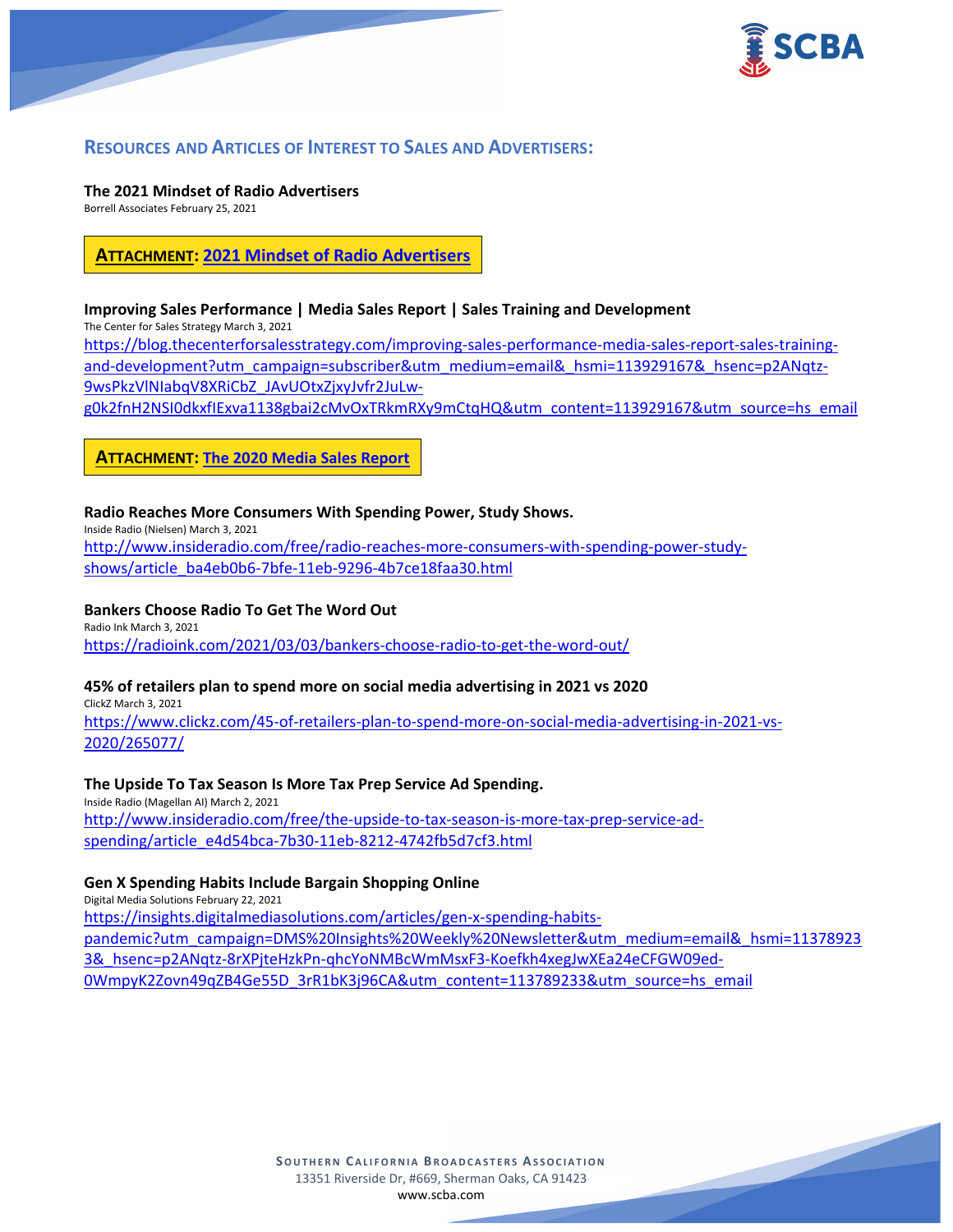

#### **Customized Coaching for Sales Talents: Coaching Discipline & Positivity**

The Center For Sales Strategy March 2, 2021 [https://blog.thecenterforsalesstrategy.com/customized-coaching-for-sales-talents-coaching-discipline-and](https://blog.thecenterforsalesstrategy.com/customized-coaching-for-sales-talents-coaching-discipline-and-positivity?utm_campaign=subscriber&utm_medium=email&_hsmi=113735910&_hsenc=p2ANqtz-8POUuUAeeubUsQ3_91uQ1KeR-PX1kmAGqMrAWH2DyuZrHrVZagqnEdg3Wg3PQCtAxBFfI0PUnFlz2tWHXAx5kuVFmhTA&utm_content=113735910&utm_source=hs_email)[positivity?utm\\_campaign=subscriber&utm\\_medium=email&\\_hsmi=113735910&\\_hsenc=p2ANqtz-](https://blog.thecenterforsalesstrategy.com/customized-coaching-for-sales-talents-coaching-discipline-and-positivity?utm_campaign=subscriber&utm_medium=email&_hsmi=113735910&_hsenc=p2ANqtz-8POUuUAeeubUsQ3_91uQ1KeR-PX1kmAGqMrAWH2DyuZrHrVZagqnEdg3Wg3PQCtAxBFfI0PUnFlz2tWHXAx5kuVFmhTA&utm_content=113735910&utm_source=hs_email)[8POUuUAeeubUsQ3\\_91uQ1KeR-](https://blog.thecenterforsalesstrategy.com/customized-coaching-for-sales-talents-coaching-discipline-and-positivity?utm_campaign=subscriber&utm_medium=email&_hsmi=113735910&_hsenc=p2ANqtz-8POUuUAeeubUsQ3_91uQ1KeR-PX1kmAGqMrAWH2DyuZrHrVZagqnEdg3Wg3PQCtAxBFfI0PUnFlz2tWHXAx5kuVFmhTA&utm_content=113735910&utm_source=hs_email)

[PX1kmAGqMrAWH2DyuZrHrVZagqnEdg3Wg3PQCtAxBFfI0PUnFlz2tWHXAx5kuVFmhTA&utm\\_content=1137359](https://blog.thecenterforsalesstrategy.com/customized-coaching-for-sales-talents-coaching-discipline-and-positivity?utm_campaign=subscriber&utm_medium=email&_hsmi=113735910&_hsenc=p2ANqtz-8POUuUAeeubUsQ3_91uQ1KeR-PX1kmAGqMrAWH2DyuZrHrVZagqnEdg3Wg3PQCtAxBFfI0PUnFlz2tWHXAx5kuVFmhTA&utm_content=113735910&utm_source=hs_email) [10&utm\\_source=hs\\_email](https://blog.thecenterforsalesstrategy.com/customized-coaching-for-sales-talents-coaching-discipline-and-positivity?utm_campaign=subscriber&utm_medium=email&_hsmi=113735910&_hsenc=p2ANqtz-8POUuUAeeubUsQ3_91uQ1KeR-PX1kmAGqMrAWH2DyuZrHrVZagqnEdg3Wg3PQCtAxBFfI0PUnFlz2tWHXAx5kuVFmhTA&utm_content=113735910&utm_source=hs_email)

# **ATTACHMENT: [Coaching Sales Talent](https://scba.com/coaching-sales-talent-2/)**

**Study: Long Disclaimers In Pharma Ads Aren't Turning Off Listeners After All.** Inside Radio March 2, 2021 [http://www.insideradio.com/free/study-long-disclaimers-in-pharma-ads-aren-t-turning-off-listeners-after](http://www.insideradio.com/free/study-long-disclaimers-in-pharma-ads-aren-t-turning-off-listeners-after-all/article_e078ac42-7b31-11eb-bc5c-1fbe392b7841.html)[all/article\\_e078ac42-7b31-11eb-bc5c-1fbe392b7841.html](http://www.insideradio.com/free/study-long-disclaimers-in-pharma-ads-aren-t-turning-off-listeners-after-all/article_e078ac42-7b31-11eb-bc5c-1fbe392b7841.html)

#### **Biden can't fix the chip shortage any time soon. Here's why.**

**Soaring demand for the electronic devices has halted auto production in three states.** The Washington Post March 1, 2021 <https://www.washingtonpost.com/technology/2021/03/01/semiconductor-shortage-halts-auto-factories/>

#### **CDC Hits #1**

Radio Ink March 2, 2021 [https://radioink.com/2021/03/02/cdc-hits-](https://radioink.com/2021/03/02/cdc-hits-1/?vgo_ee=g4MdIIvetgiR1mkR7kijJ4BI1h38V58Ke8bVrp%2FmcsM%3D)[1/?vgo\\_ee=g4MdIIvetgiR1mkR7kijJ4BI1h38V58Ke8bVrp%2FmcsM%3D](https://radioink.com/2021/03/02/cdc-hits-1/?vgo_ee=g4MdIIvetgiR1mkR7kijJ4BI1h38V58Ke8bVrp%2FmcsM%3D)

#### **How Radio Can Help Drug Companies Build Their Brand**

Radio Ink March 2, 2021 [https://radioink.com/2021/03/02/how-radio-can-help-drug-companies-build-their](https://radioink.com/2021/03/02/how-radio-can-help-drug-companies-build-their-brand/?vgo_ee=g4MdIIvetgiR1mkR7kijJ4BI1h38V58Ke8bVrp%2FmcsM%3D)[brand/?vgo\\_ee=g4MdIIvetgiR1mkR7kijJ4BI1h38V58Ke8bVrp%2FmcsM%3D](https://radioink.com/2021/03/02/how-radio-can-help-drug-companies-build-their-brand/?vgo_ee=g4MdIIvetgiR1mkR7kijJ4BI1h38V58Ke8bVrp%2FmcsM%3D)

#### **Data Shows Impact Of COVID-19 On Ad Budgets**

MediaPost March 1, 2021 <https://www.mediapost.com/publications/article/360993/data-shows-impact-of-covid-19-on-ad-budgets.html>

#### **Consumer Spending On Media Soared, While Ad Spending Collapsed in 2020**

MediaPost March 1, 2021 [https://www.mediapost.com/publications/article/361001/consumer-spending-on-media-soared-while-ad](https://www.mediapost.com/publications/article/361001/consumer-spending-on-media-soared-while-ad-spendi.html)[spendi.html](https://www.mediapost.com/publications/article/361001/consumer-spending-on-media-soared-while-ad-spendi.html)

#### **Americans Are Back On The Road Again In Big Numbers, Data Shows.**

Inside Radio March 1, 2021 [http://www.insideradio.com/free/americans-are-back-on-the-road-again-in-big-numbers-data](http://www.insideradio.com/free/americans-are-back-on-the-road-again-in-big-numbers-data-shows/article_1403f2dc-7a61-11eb-ae81-efc761bfa8dd.html)[shows/article\\_1403f2dc-7a61-11eb-ae81-efc761bfa8dd.html](http://www.insideradio.com/free/americans-are-back-on-the-road-again-in-big-numbers-data-shows/article_1403f2dc-7a61-11eb-ae81-efc761bfa8dd.html)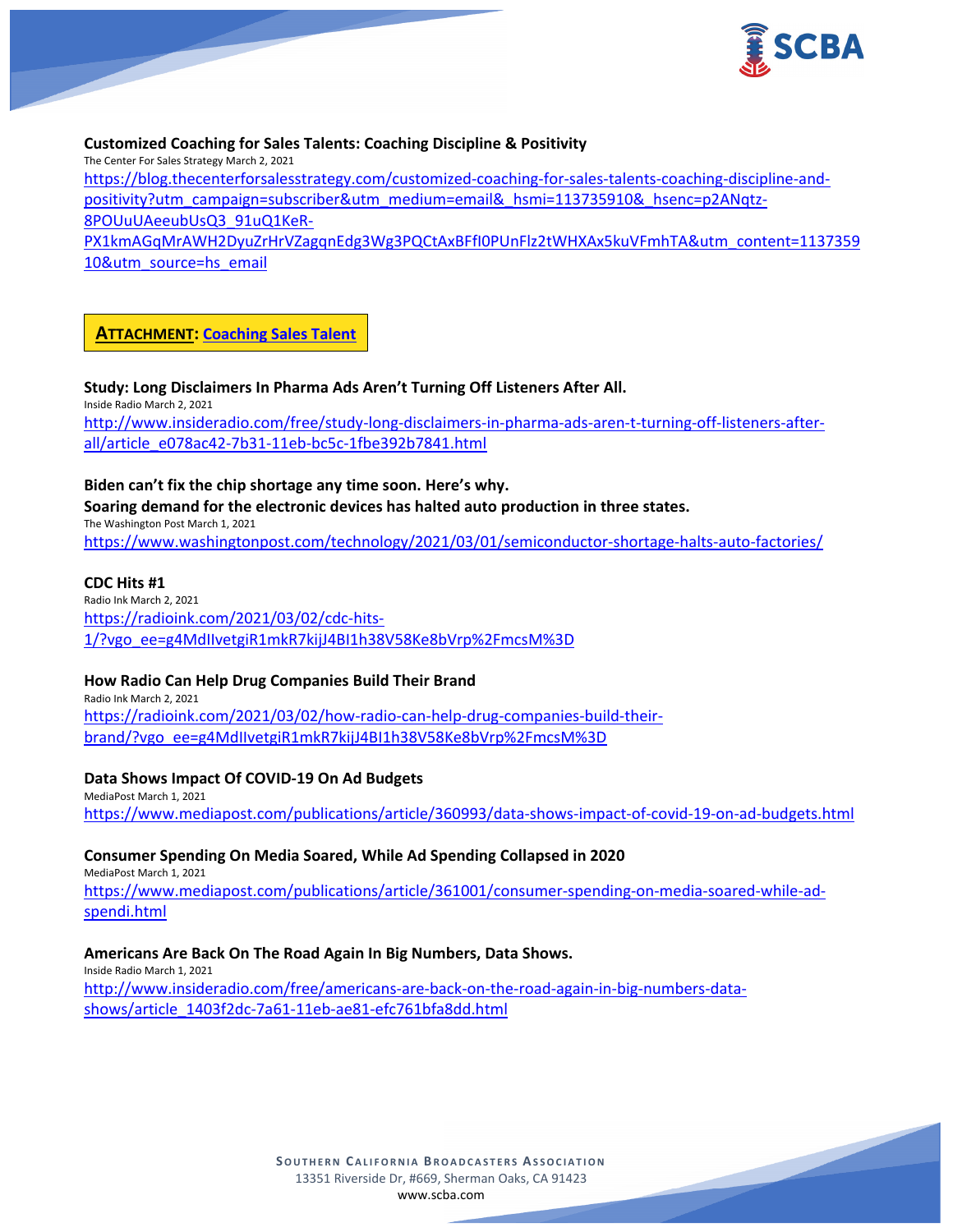

#### **NRF: Retail Sales To Grow To More Than \$4.33 Trillion In 2021.**

Inside Radio (National Retail Federation) March 1, 2021 [http://www.insideradio.com/free/nrf-retail-sales-to-grow-to-more-than-4-33-trillion-in-2021/article\\_fc0b8f60-](http://www.insideradio.com/free/nrf-retail-sales-to-grow-to-more-than-4-33-trillion-in-2021/article_fc0b8f60-7a5f-11eb-b575-7ff3a4255e74.html) [7a5f-11eb-b575-7ff3a4255e74.html](http://www.insideradio.com/free/nrf-retail-sales-to-grow-to-more-than-4-33-trillion-in-2021/article_fc0b8f60-7a5f-11eb-b575-7ff3a4255e74.html)

#### **Online grocery sales in 2021 will surpass \$100 billion, says eMarketer**

Chain Store Age February 26, 2021 [https://chainstoreage.com/online-grocery-sales-2021-will-surpass-100-billion-says](https://chainstoreage.com/online-grocery-sales-2021-will-surpass-100-billion-says-emarketer?oly_enc_id=8319H4585489H7M&utm_source=omeda&utm_medium=email&utm_campaign=NL_CSA+Day+Breaker&utm_keyword=)[emarketer?oly\\_enc\\_id=8319H4585489H7M&utm\\_source=omeda&utm\\_medium=email&utm\\_campaign=NL\\_CS](https://chainstoreage.com/online-grocery-sales-2021-will-surpass-100-billion-says-emarketer?oly_enc_id=8319H4585489H7M&utm_source=omeda&utm_medium=email&utm_campaign=NL_CSA+Day+Breaker&utm_keyword=) [A+Day+Breaker&utm\\_keyword=](https://chainstoreage.com/online-grocery-sales-2021-will-surpass-100-billion-says-emarketer?oly_enc_id=8319H4585489H7M&utm_source=omeda&utm_medium=email&utm_campaign=NL_CSA+Day+Breaker&utm_keyword=)

# **The Tortoise Or The Hare?**

Radio Ink (Rick Fink) March 1, 2021 [https://radioink.com/2021/03/01/the-tortoise-or-the](https://radioink.com/2021/03/01/the-tortoise-or-the-hare/?vgo_ee=g4MdIIvetgiR1mkR7kijJ4BI1h38V58Ke8bVrp%2FmcsM%3D)[hare/?vgo\\_ee=g4MdIIvetgiR1mkR7kijJ4BI1h38V58Ke8bVrp%2FmcsM%3D](https://radioink.com/2021/03/01/the-tortoise-or-the-hare/?vgo_ee=g4MdIIvetgiR1mkR7kijJ4BI1h38V58Ke8bVrp%2FmcsM%3D)

#### **How to Overcome Price Sensitivity in Sales**

SalesFuel February 27, 2021 <https://salesfuel.com/how-to-overcome-price-sensitivity-in-sales/>

#### **14 Soft Skills To Adopt and Hone For Future Success**

SalesFuel February 27, 2021 <https://salesfuel.com/14-soft-skills-to-adopt-and-hone-for-future-success/>

#### **Survey: One In Five Say They're Listening To More FM Since The Pandemic.**

Inside Radio (NuVoodoo) February 2, 2021 [http://www.insideradio.com/free/survey-one-in-five-say-they-re-listening-to-more-fm-since-the](http://www.insideradio.com/free/survey-one-in-five-say-they-re-listening-to-more-fm-since-the-pandemic/article_648d9fb0-7808-11eb-be18-178fe5985432.html)[pandemic/article\\_648d9fb0-7808-11eb-be18-178fe5985432.html](http://www.insideradio.com/free/survey-one-in-five-say-they-re-listening-to-more-fm-since-the-pandemic/article_648d9fb0-7808-11eb-be18-178fe5985432.html)

#### **How to Build Trust & Deepen Connections With Your Buyer While Selling Virtually**

The Center For Sales Strategy February 26, 2021 [https://www.linkedin.com/business/sales/blog/events/how-to-build-trust-and-deepen-connections-with-your](https://www.linkedin.com/business/sales/blog/events/how-to-build-trust-and-deepen-connections-with-your-buyer-while-selling-virtually?utm_campaign=subscriber&utm_medium=email&_hsmi=113114704&_hsenc=p2ANqtz--4p8zQrufCHaISJk6IusPNnQnnlVZ1cdWiVIAKDBtcQ5fDtlJY5Vvguk9HBtjJ9rSreDTMZajkSkpNiqcnyCBX_fZDgQ&utm_content=113114704&utm_source=hs_email)[buyer-while-selling](https://www.linkedin.com/business/sales/blog/events/how-to-build-trust-and-deepen-connections-with-your-buyer-while-selling-virtually?utm_campaign=subscriber&utm_medium=email&_hsmi=113114704&_hsenc=p2ANqtz--4p8zQrufCHaISJk6IusPNnQnnlVZ1cdWiVIAKDBtcQ5fDtlJY5Vvguk9HBtjJ9rSreDTMZajkSkpNiqcnyCBX_fZDgQ&utm_content=113114704&utm_source=hs_email)[virtually?utm\\_campaign=subscriber&utm\\_medium=email&\\_hsmi=113114704&\\_hsenc=p2ANqtz--](https://www.linkedin.com/business/sales/blog/events/how-to-build-trust-and-deepen-connections-with-your-buyer-while-selling-virtually?utm_campaign=subscriber&utm_medium=email&_hsmi=113114704&_hsenc=p2ANqtz--4p8zQrufCHaISJk6IusPNnQnnlVZ1cdWiVIAKDBtcQ5fDtlJY5Vvguk9HBtjJ9rSreDTMZajkSkpNiqcnyCBX_fZDgQ&utm_content=113114704&utm_source=hs_email) [4p8zQrufCHaISJk6IusPNnQnnlVZ1cdWiVIAKDBtcQ5fDtlJY5Vvguk9HBtjJ9rSreDTMZajkSkpNiqcnyCBX\\_fZDgQ&utm](https://www.linkedin.com/business/sales/blog/events/how-to-build-trust-and-deepen-connections-with-your-buyer-while-selling-virtually?utm_campaign=subscriber&utm_medium=email&_hsmi=113114704&_hsenc=p2ANqtz--4p8zQrufCHaISJk6IusPNnQnnlVZ1cdWiVIAKDBtcQ5fDtlJY5Vvguk9HBtjJ9rSreDTMZajkSkpNiqcnyCBX_fZDgQ&utm_content=113114704&utm_source=hs_email) [\\_content=113114704&utm\\_source=hs\\_email](https://www.linkedin.com/business/sales/blog/events/how-to-build-trust-and-deepen-connections-with-your-buyer-while-selling-virtually?utm_campaign=subscriber&utm_medium=email&_hsmi=113114704&_hsenc=p2ANqtz--4p8zQrufCHaISJk6IusPNnQnnlVZ1cdWiVIAKDBtcQ5fDtlJY5Vvguk9HBtjJ9rSreDTMZajkSkpNiqcnyCBX_fZDgQ&utm_content=113114704&utm_source=hs_email)

# **RESOURCES AND ARTICLES OF INTEREST TO MANAGERS FOR PLANNING AND FORECASTING:**

#### **Consumer Spending On Digital Audio Growing Faster Than All Other Online Segments.**

Inside Radio (PQ Media) March 2, 2021

[http://www.insideradio.com/free/consumer-spending-on-digital-audio-growing-faster-than-all-other-online](http://www.insideradio.com/free/consumer-spending-on-digital-audio-growing-faster-than-all-other-online-segments/article_c2a1e436-7b31-11eb-bf9c-5fe5566286bc.html)[segments/article\\_c2a1e436-7b31-11eb-bf9c-5fe5566286bc.html](http://www.insideradio.com/free/consumer-spending-on-digital-audio-growing-faster-than-all-other-online-segments/article_c2a1e436-7b31-11eb-bf9c-5fe5566286bc.html)

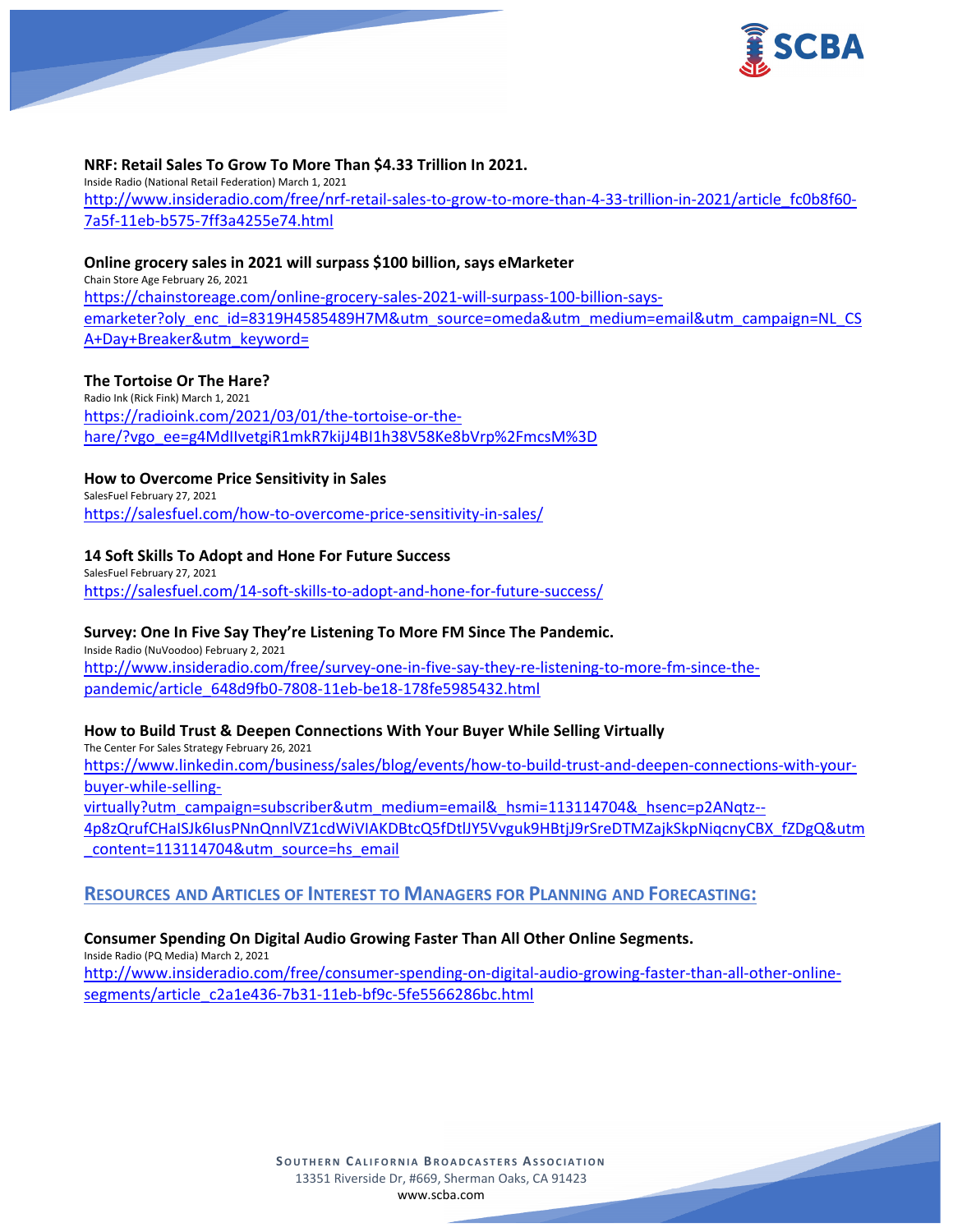

#### **Radio Is On Road to Recovery But Needs More Help From Podcasts** Billboard March 2, 2021

<https://www.billboard.com/articles/business/radio/9533475/radio-business-earnings-podcasts-pandemic>

#### **For Omny Studios, Smart Speakers Poised To Overtake Desktop Downloads In 2021.**

Inside Radio (Omny Studios) March 3, 2021 [http://www.insideradio.com/podcastnewsdaily/for-omny-studios-smart-speakers-poised-to-overtake-desktop](http://www.insideradio.com/podcastnewsdaily/for-omny-studios-smart-speakers-poised-to-overtake-desktop-downloads-in-2021/article_a401b512-7c42-11eb-a9a7-5756599bab1b.html)[downloads-in-2021/article\\_a401b512-7c42-11eb-a9a7-5756599bab1b.html](http://www.insideradio.com/podcastnewsdaily/for-omny-studios-smart-speakers-poised-to-overtake-desktop-downloads-in-2021/article_a401b512-7c42-11eb-a9a7-5756599bab1b.html)

#### **Automated Media Sales Are Biggest Priority for Broadcasters: Cox's Steve Pruett**

Beet.TV March 3, 2021 [https://www.beet.tv/2021/02/automated-media-sales-are-biggest-priority-for-broadcasters-coxs-steve](https://www.beet.tv/2021/02/automated-media-sales-are-biggest-priority-for-broadcasters-coxs-steve-pruett.html)[pruett.html](https://www.beet.tv/2021/02/automated-media-sales-are-biggest-priority-for-broadcasters-coxs-steve-pruett.html)

#### **Podtrac Says Downloads Were Up Seven Percent Last Week.**

Inside Radio (Podtrac) March 2, 2021 [http://www.insideradio.com/podcastnewsdaily/podtrac-says-downloads-were-up-seven-percent-last](http://www.insideradio.com/podcastnewsdaily/podtrac-says-downloads-were-up-seven-percent-last-week/article_6b214dce-7b80-11eb-b82f-27cd0a85511e.html)[week/article\\_6b214dce-7b80-11eb-b82f-27cd0a85511e.html](http://www.insideradio.com/podcastnewsdaily/podtrac-says-downloads-were-up-seven-percent-last-week/article_6b214dce-7b80-11eb-b82f-27cd0a85511e.html)

#### **Clubhouse Is Here. How Can Radio Take Advantage Of It?**

Inside Radio March 2, 2021 [http://www.insideradio.com/free/clubhouse-is-here-how-can-radio-take-advantage-of-it/article\\_4dd9d26c-](http://www.insideradio.com/free/clubhouse-is-here-how-can-radio-take-advantage-of-it/article_4dd9d26c-7b31-11eb-acf3-bbeeae057ab6.html)[7b31-11eb-acf3-bbeeae057ab6.html](http://www.insideradio.com/free/clubhouse-is-here-how-can-radio-take-advantage-of-it/article_4dd9d26c-7b31-11eb-acf3-bbeeae057ab6.html)

# **Radio Music Licensing Committee - GMR Music Interim Licensing Announcement**

RMLC March 3, 2021

**ATTACHMEN[T:](https://scba.com/an-update-regarding-gmrs-interim-license-offer-030221/) [An update regarding GMR's interim license offer](https://scba.com/an-update-regarding-gmrs-interim-license-offer-030221/)**

# **FCC's Focus On EAS Could Bring Alerts To Streaming Radio And TV.**

Inside Radio March 1, 2021 [http://www.insideradio.com/free/fcc-s-focus-on-eas-could-bring-alerts-to-streaming-radio-and](http://www.insideradio.com/free/fcc-s-focus-on-eas-could-bring-alerts-to-streaming-radio-and-tv/article_8f8a48b2-7a60-11eb-946e-83142d0434f1.html)[tv/article\\_8f8a48b2-7a60-11eb-946e-83142d0434f1.html](http://www.insideradio.com/free/fcc-s-focus-on-eas-could-bring-alerts-to-streaming-radio-and-tv/article_8f8a48b2-7a60-11eb-946e-83142d0434f1.html)

# **Types of Sales Managers: Which is Right for You?**

SalesFuel February 27, 2021 <https://salesfuel.com/types-of-sales-managers-which-is-right-for-you/>

#### **Podcast Audiences Are Increasingly Diverse with Different Strokes for Different Folks.**

Inside Radio (Nielsen) February 25, 2021 [http://www.insideradio.com/podcastnewsdaily/podcast-audiences-are-increasingly-diverse-with-different](http://www.insideradio.com/podcastnewsdaily/podcast-audiences-are-increasingly-diverse-with-different-strokes-for-different-folks/article_dfce490c-7792-11eb-8705-4376660f3f98.html)[strokes-for-different-folks/article\\_dfce490c-7792-11eb-8705-4376660f3f98.html](http://www.insideradio.com/podcastnewsdaily/podcast-audiences-are-increasingly-diverse-with-different-strokes-for-different-folks/article_dfce490c-7792-11eb-8705-4376660f3f98.html)